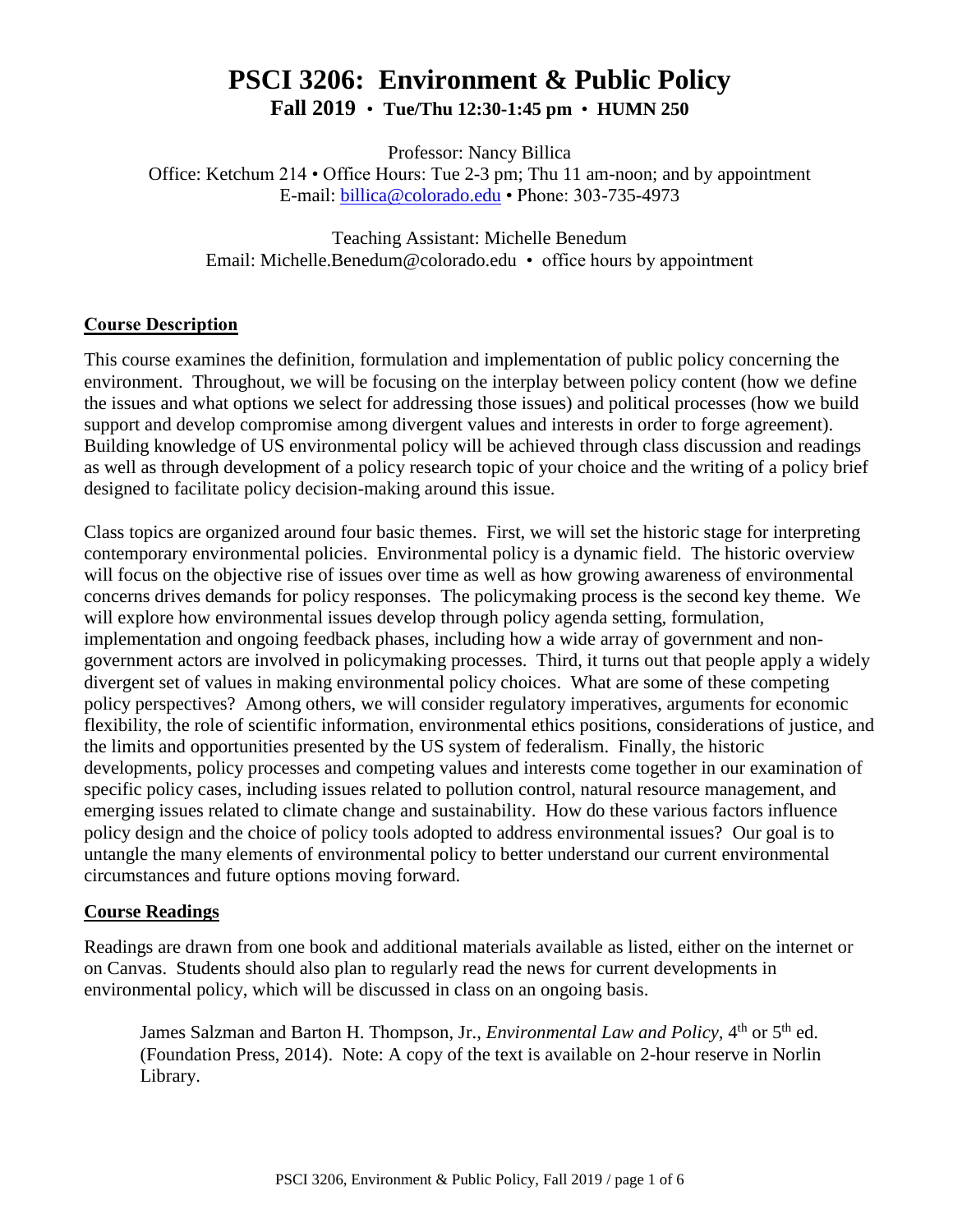| Date Due    | <b>Assignments</b>                                                                                                                                                             | <b>Grading</b> |
|-------------|--------------------------------------------------------------------------------------------------------------------------------------------------------------------------------|----------------|
|             | Class attendance $\&$ active participation                                                                                                                                     | 10%            |
| Tue, Oct 3  | Midterm exam 1; review sheet posted to Canvas                                                                                                                                  | 20%            |
| Thu, Oct 24 | Environmental issue inquiry (review of research and developments on<br>an environmental policy issue of your choice); details on Canvas                                        | 15%            |
| Tue, Nov 12 | Midterm exam 2, covering material following the first midterm;<br>review sheet posted to Canvas                                                                                | 20%            |
| Thu, Nov 21 | Environmental policy brief (professional-level document providing<br>focused discussion and recommendations on your selected<br>environmental policy issue); details on Canvas | 15%            |
| Sun, Dec 15 | Take-home Final exam; requirements posted to Canvas                                                                                                                            | 20%            |

## **Class & University Policies & Expectations**

- **Classroom etiquette:** The basic rule is one of respect. The goal is to create a community where all feel free to participate in classroom discussion and are open to the ideas and contributions of others. We should expect to disagree with each other on at least some issues of debate, but discussion and disagreement must be expressed in a manner that recognizes the dignity of all and is open to learning from other perspectives. Disrespectful language and/or behavior will not be tolerated.
- **Use of technology in the classroom:** Laptop computers and other electronic devices distract from the classroom learning environment and thus are not to be routinely used in class without the prior consent of the instructor.
- **Attendance & participation:** It is assumed that all students are enrolled with the goal of gaining maximum value from the course and will thus be in regular attendance and actively engaging with the material. Regular attendance means arriving on time, remaining for the entire class session, and avoiding unnecessary absences (more than 2 unexcused absences will negatively affect your grade). Active engagement means being attentive, asking and answering questions in the classroom and regularly participating in group discussions.
- **Assignments:** Students are responsible for ensuring that assignments are successfully submitted to Canvas on time and accessible for grading purposes (submitted in .doc, .docx or .pdf formats). If you're having trouble with Canvas, you may submit a back-up copy of assignments via email as well. Assignments are due on the due dates. Students with legitimate, documented reasons for missing an exam or assignment deadline should consult with the professor prior to the due date for alternative arrangements and exemption from late penalties. In the absence of a pre-approved exception or documented emergency, late penalties apply, with deductions, as follows: Same day, after class begins: -10%; next day: -20%; each day thereafter, an additional 10% deduction, with papers 4 or more days overdue accepted at 50% credit.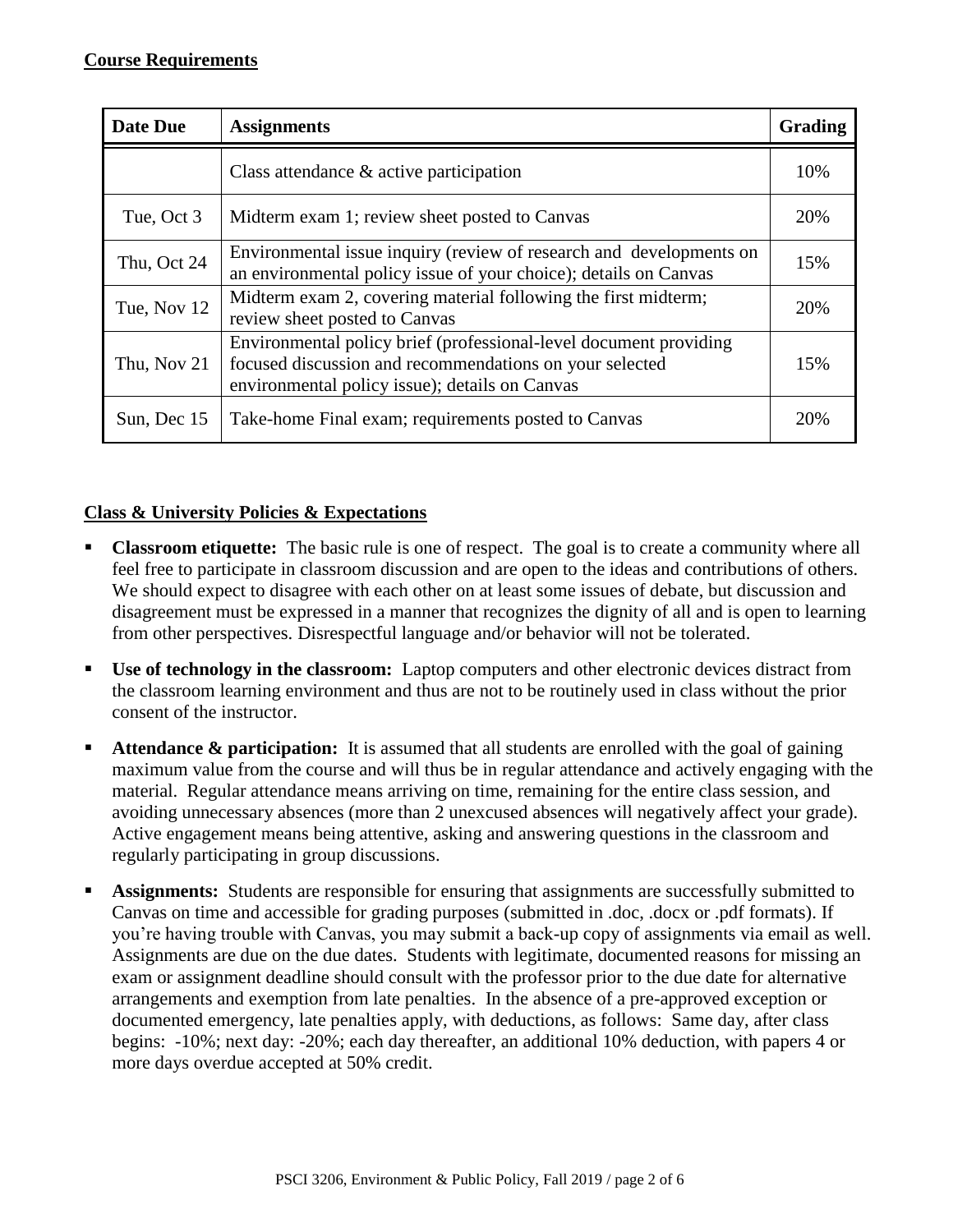- **Accommodation for Disabilities:** If you qualify for accommodations because of a disability, please submit your accommodation letter from Disability Services to your faculty member in a timely manner so that your needs can be addressed. Disability Services determines accommodations based on documented disabilities in the academic environment. Information on requesting accommodations is located on the [Disability Services website.](http://www.colorado.edu/disabilityservices/students) Contact Disability Services at 303-492-8671 or [dsinfo@colorado.edu](mailto:dsinfo@colorado.edu) for further assistance. If you have a temporary medical condition or injury, see [Temporary Medical Conditions](http://www.colorado.edu/disabilityservices/students/temporary-medical-conditions) under the Students tab on the Disability Services website.
- **Classroom Behavior:** Students and faculty each have responsibility for maintaining an appropriate learning environment. Those who fail to adhere to such behavioral standards may be subject to discipline. Professional courtesy and sensitivity are especially important with respect to individuals and topics dealing with race, color, national origin, sex, pregnancy, age, disability, creed, religion, sexual orientation, gender identity, gender expression, veteran status, political affiliation or political philosophy. Class rosters are provided to the instructor with the student's legal name. I will gladly honor your request to address you by an alternate name or gender pronoun. Please advise me of this preference early in the semester so that I may make appropriate changes to my records. For more information, see the policies on [classroom behavior](http://www.colorado.edu/policies/student-classroom-and-course-related-behavior) and the [Student Code of Conduct.](http://www.colorado.edu/osccr/)
- **Honor Code:** All students enrolled in a University of Colorado Boulder course are responsible for knowing and adhering to the Honor Code. Violations of the policy may include: plagiarism, cheating, fabrication, lying, bribery, threat, unauthorized access to academic materials, clicker fraud, submitting the same or similar work in more than one course without permission from all course instructors involved, and aiding academic dishonesty. All incidents of academic misconduct will be reported to the Honor Code [\(honor@colorado.edu\)](mailto:honor@colorado.edu); 303-492-5550). Students who are found responsible for violating the academic integrity policy will be subject to nonacademic sanctions from the Honor Code as well as academic sanctions from the faculty member. Additional information regarding the Honor Code academic integrity policy can be found at the [Honor Code Office website.](https://www.colorado.edu/osccr/honor-code)
- **Sexual Misconduct, Discrimination, Harassment and/or Related Retaliation:** The University of Colorado Boulder (CU Boulder) is committed to fostering a positive and welcoming learning, working, and living environment. CU Boulder will not tolerate acts of sexual misconduct (including sexual assault, exploitation, harassment, dating or domestic violence, and stalking), discrimination, and harassment by members of our community. Individuals who believe they have been subject to misconduct or retaliatory actions for reporting a concern should contact the Office of Institutional Equity and Compliance (OIEC) at 303-492-2127 or cureport@colorado.edu. Information about the OIEC, university policies, [anonymous reporting,](https://cuboulder.qualtrics.com/jfe/form/SV_0PnqVK4kkIJIZnf) and the campus resources can be found on the [OIEC](http://www.colorado.edu/institutionalequity/)  [website.](http://www.colorado.edu/institutionalequity/)

Please know that faculty and instructors have a responsibility to inform OIEC when made aware of incidents of sexual misconduct, discrimination, harassment and/or related retaliation, to ensure that individuals impacted receive information about options for reporting and support resources.

 **Religious Holidays:** Campus policy regarding religious observances requires that faculty make every effort to deal reasonably and fairly with all students who, because of religious obligations, have conflicts with scheduled exams, assignments or required attendance. Please let me know as soon as possible of any schedule conflicts – before missing class or assignments. See *[campus policy](http://www.colorado.edu/policies/observance-religious-holidays-and-absences-classes-andor-exams)  [regarding religious observances](http://www.colorado.edu/policies/observance-religious-holidays-and-absences-classes-andor-exams)* for full details.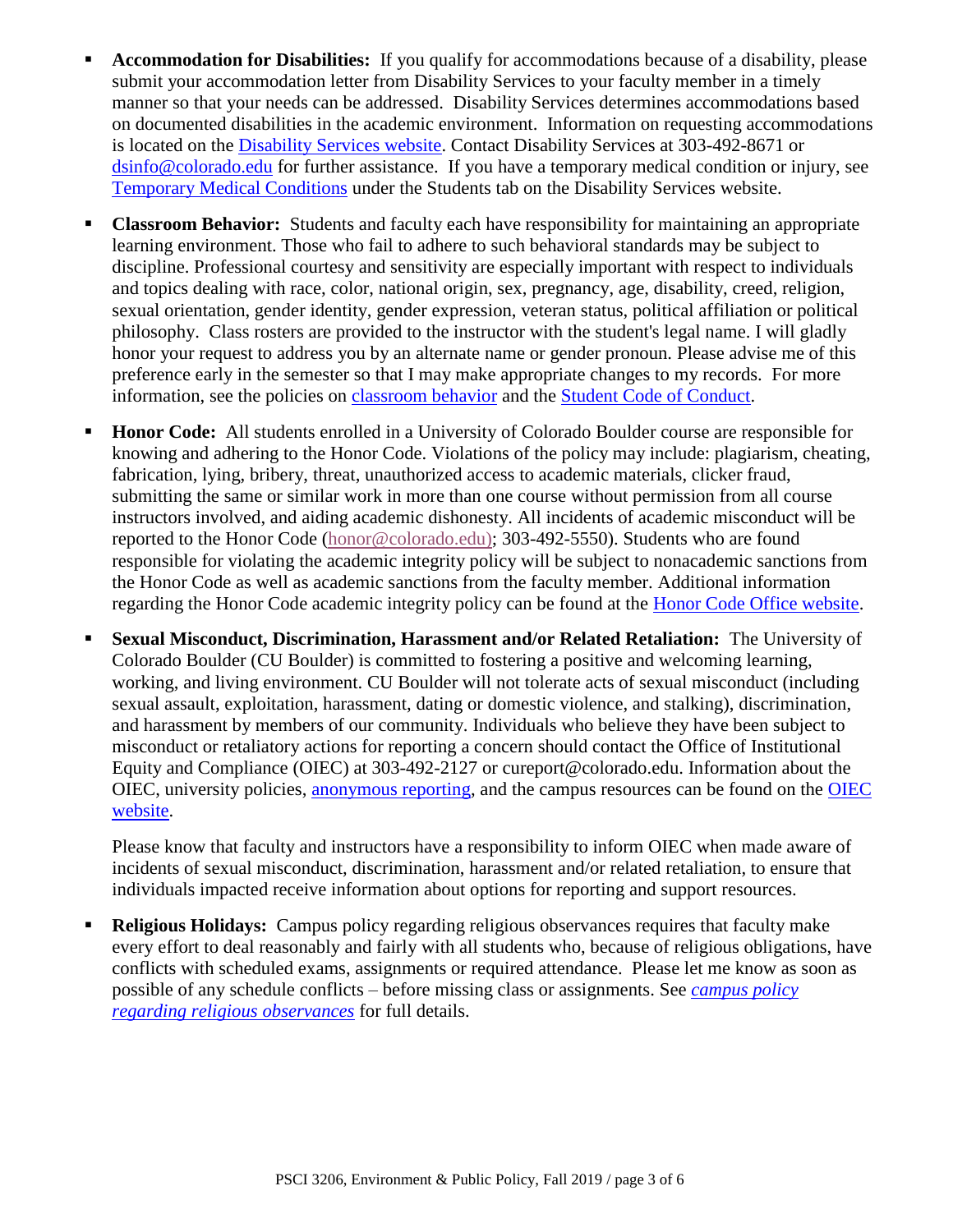## **PSCI 3206, Environment & Public Policy CLASS SCHEDULE & ASSIGNMENTS**

*\*\*\* subject to change \*\*\**

#### **Week 1, Aug 27 & 29: Introducing US environmental policy, both substance & process**

Reading:

Environmental Law & Policy, Chap 1

Recommended:

 "83 Environmental Rules Being Rolled Back Under Trump," *New York Times*, by Nadja Popovich, Livia Albeck-Ripka and Kendra Pierre-Louis, updated June 7, 2019; available on Canvas and at <https://www.nytimes.com/interactive/2019/climate/trump-environment-rollbacks.html>

## **Week 2, Sept 3 & 5: Historic roots and developments in US environmental policy**

Reading:

- Judith A. Layzer, "A Policymaking Framework: Defining Problems and Portraying Solutions in U.S. Environmental Politics," pp. 1-21 in *The Environmental Case: Translating Values Into Policy;* on Canvas. Recommended:
- David Bearden, et al, "Environmental Laws: Summaries of Major Statutes Administered by the Environmental Protection Agency," Congressional Research Service, December 20, 2013; on Canvas.
- Jack Lewis, "Looking Backward: A Historical Perspective on Environmental Regulations," *EPA Journal*  (March 1988); on Canvas.

## **Week 3, Sept 10 & 12: Problem definition**

**Sept 10:** Identifying and defining environmental policy issues

 **Sept 12:** Guest speaker Martin Ogle, Founder, Entrepreneurial Earth, "A Deliberate Pause"

#### Reading:

- Environmental Law & Policy, Chap 2
- Pew Research Center, "Energy and Environment" available at [http://www.pewresearch.org/topics/energy](http://www.pewresearch.org/topics/energy-and-environment/)[and-environment/.](http://www.pewresearch.org/topics/energy-and-environment/) Pew is a nonpartisan opinion polling and demographic research organization with regular analyses on issues of the environment. Take a look at some of their recent reports and findings. Recommended:
- Anthony Downs, "Up and Down with Ecology: The 'Issue-Attention Cycle'" (article originally published in The Public Interest, Volume 28 (Summer 1972), pp. 38-50; on Canvas.

## **Week 4, Sept 17 & 19: Policy agenda setting and legislative responses**

- Deborah Lynn Guber and Christopher J. Bosso, "Issue Framing, Agenda-Setting, and Environmental Discourse." Chapter 20 in *The Oxford Handbook of U.S. Environmental Policy* (2012); on Canvas.
- Environmental Law & Policy, Chap  $3$

Recommended:

- John Kingdon, "Wrapping Things Up," Chap 9 (a summary of Kingdon's agenda-setting model) in *Agendas, Alternatives and Public Policies* (Boston, Little, Brown & Co, 1984, 2010); on Canvas.
- Sarah B. Pralle, "Agenda-setting and climate change," *Environmental Politics,* Volume 18 (2009), Issue 5 ("Climate Policy and Political Strategy" issue), pp. 781-799, on Canvas.

## **Week 5, Sept 24 & 26: Congress & environmental law, including enactment of the 1969 National Environmental Policy Act (NEPA)**

Reading:

Environmental Law & Policy, Chaps  $4 \& 12$ 

Recommended:

- Robinson Meyer, "How the U.S. Protects the Environment, From Nixon to Trump: A curious person's guide to the laws that keep the air clean and the water pure," *The Atlantic* (March 29, 2017); on Canvas.
- Project Vote Smart, "Government 101: How a Bill Becomes Law," available at [http://www.votesmart.org/resource\\_govt101\\_02.php.](http://www.votesmart.org/resource_govt101_02.php)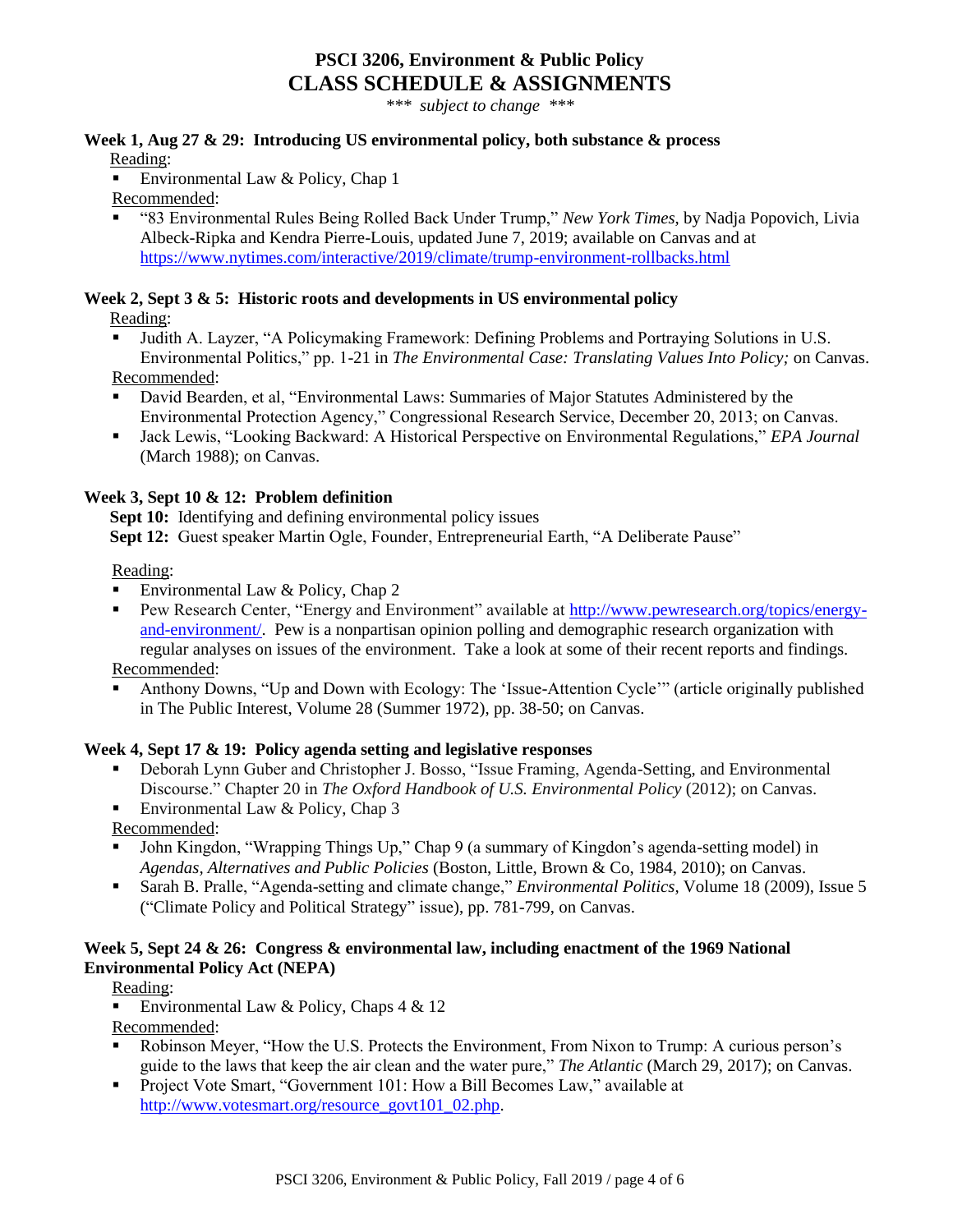## **Week 6, Oct 1 & 3: Administration of environmental laws and midterm #1**

#### **Oct 1: Assessing the politics of environmental policymaking Oct 3: MIDTERM EXAM #1**

#### Reading:

- Familiarize yourself with the US Environmental Protection Agency and resources at [http://www.epa.gov/.](http://www.epa.gov/)
- US Environmental Protection Agency (EPA), "The Basics of the Regulatory Process;" on Canvas. Recommended:
- Brian Palmer, ["Why We Need the](https://www.nrdc.org/stories/why-we-need-epa?gclid=CjwKCAjwtIXbBRBhEiwAWV-5nvUMraJNdWNR9KbXzmWm2qKvk0694MUTIag1AZZqmE-KWk0YeK8m3RoCJ-UQAvD_BwE) EPA," NRDC, February 14, 2017, available at "Why We Need the [EPA," NRDC.](https://www.nrdc.org/stories/why-we-need-epa?gclid=CjwKCAjwtIXbBRBhEiwAWV-5nvUMraJNdWNR9KbXzmWm2qKvk0694MUTIag1AZZqmE-KWk0YeK8m3RoCJ-UQAvD_BwE)

## **Week 7, Oct 8 & 10: Introducing policy design & the Clean Air Act of 1970**

Reading:

- Judith A. Layzer, "The Nation Tackles Air and Water Pollution: The Environmental Protection Agency and the Clean Air and Clean Water Acts," Chap. 2 in *The Environmental Case;* on Canvas. Recommended:
- Anne Schneider and Helen Ingram, "Systematically Pinching Ideas: A Comparative Approach to Policy Design," *Journal of Public Policy 8* (Spring 1988): 61-80; on Canvas.

#### **Week 8, Oct 15 & 17: Command & control regulatory framework and CAA amendments** Reading:

- Environmental Law  $&$  Policy, Chap 5
- Judith A. Layzer, "Market-Based Solutions: Acid Rain and the Clean Air Act Amendments of 1990," Chap. 5 in *The Environmental Case: Translating Values Into Policy;* on Canvas.

Recommended:

 Winston Harrington and Richard D. Morgenstern, "Economic Incentives versus Command and Control: What's the Best Approach for Solving Environmental Problems?" *Resources* (Fall/Winter 2004), a publication of Resources for the Future; on Canvas.

## **Week 9, Oct 22 & 24: Evaluating air quality policy; climate change**

## **Thursday, Oct 24: Environmental policy issue inquiry, due to Canvas by 11:59 pm**

Reading:

- Environmental Law  $&$  Policy, Chap 6
- Melamed, Schmale & von Schneidermesser, "Sustainable Policy: Key considerations for air quality and climate change," *Current Opinion in Environmental Sustainability,* 2016; on Canvas.

Recommended:

 David Kestenbaum, et al, "Episode 472: The One-Page Plan to Fix Global Warming… Revisted," Planet Money podcast, July 18, 2018, [https://www.npr.org/sections/money/2018/07/18/630267782/episode-472](https://www.npr.org/sections/money/2018/07/18/630267782/episode-472-the-one-page-plan-to-fix-global-warming-revisited) [the-one-page-plan-to-fix-global-warming-revisited.](https://www.npr.org/sections/money/2018/07/18/630267782/episode-472-the-one-page-plan-to-fix-global-warming-revisited)

## **Week 10, Oct 29 & 31: Water quality policies**

Reading:

- Environmental Law & Policy, Chap  $7$
- Congressional Research Service, "'Waters of the United States' (WOTUS): Current Status of the 2015 Clean Water Rule," updated December 12, 2018; on Canvas.

Recommended:

- US EPA, "Introduction to the Clean Water Act" (especially pp 1-13); on Canvas.
- US EPA, "Understanding the Safe Drinking Water Act;" on Canvas.

#### **Week 11, Nov 5 & 7: Water rights: Riparian rights and prior appropriation systems** Reading:

 University of North Dakota, Energy & Environmental Research Center (UNDEERC), "Water Appropriation Systems;" on Canvas.